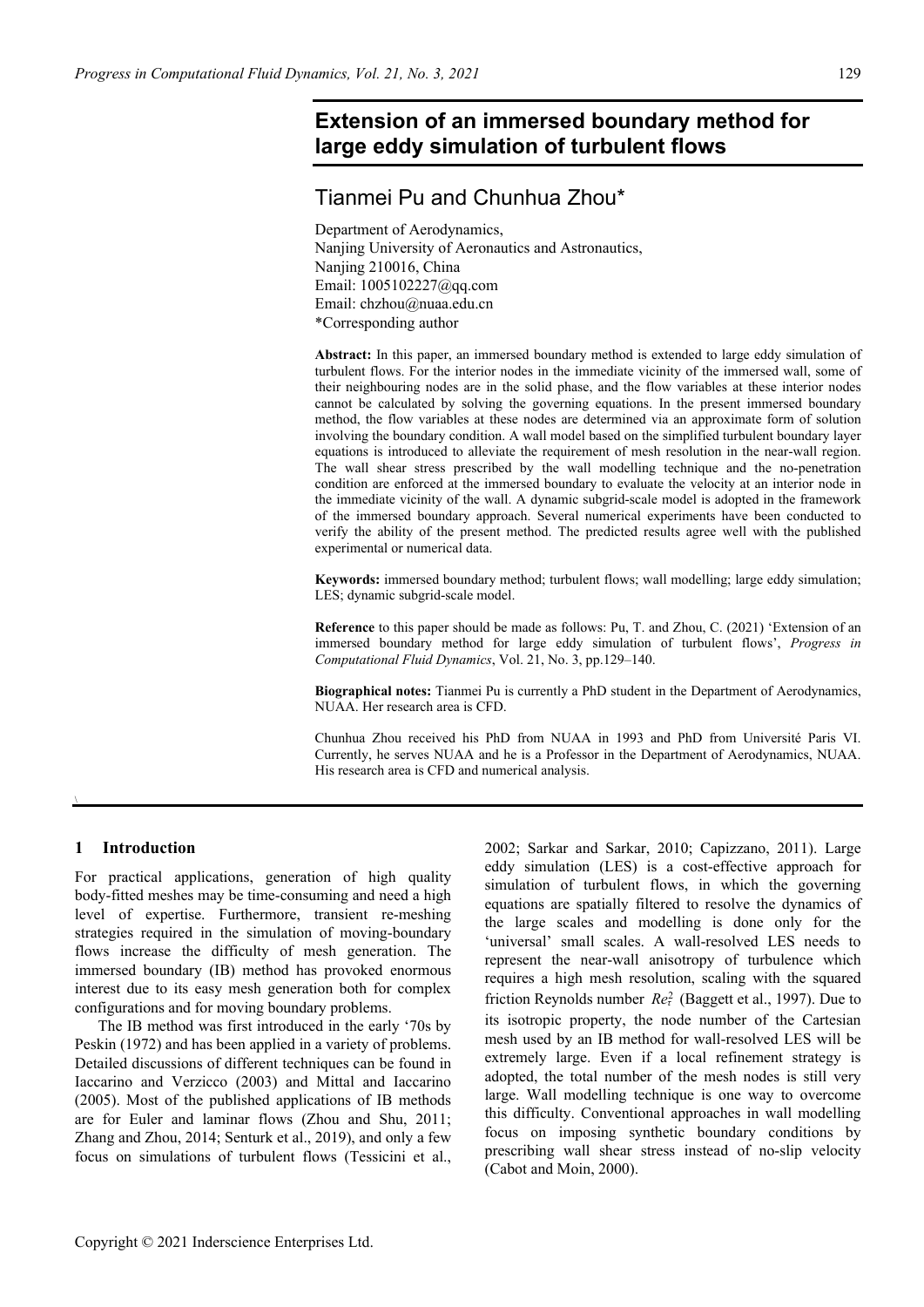Earlier wall models are based on the existence of a logarithmic law of the wall. This method was first applied in simulating a channel flow by Schumann (1975). A number of modifications to Schumann's model have been made by Werner and Wengle (1991) to eliminate the need for a *priori* prescription of the mean wall shear stress and to simplify its implementation. Recently, more accurate wall models have been developed. Balaras et al. (1996) proposed a wall model based on simplified turbulent boundary layer equations (TBLEs). In this approach, the simplified TBLEs are solved on a fine one-dimensional grid embedded between the wall and the first grid point. Following the work of Balaras et al. (1996), Ng et al. (2004) incorporated the TBLEs-based wall model in the RANS simulation of flows in turbomachinery. The yielded wall shear stress is provided as the boundary condition of the outer layer. Most of the reported LES with a wall model are for bodyfitted-mesh methods, while its application to an IB method has not been thoroughly explored. In the work of Tessicini et al. (2002), an equilibrium wall model based on the simplified TBLEs was proposed for the LES-IB application, along with an operative procedure for the reconstruction of the wall shear stress in the IB framework. The performance of a TBLEs-based wall model was analysed by Chen et al. (2014) in LES with a cut-cell method. More recently, in the work of Shi et al. (2019), TBLEs-based wall model and Werner-Wengle wall model (Werner and Wengle, 1991) was implemented in the diffuse-interface direct-forcing IB method and the proposed method was validated by the benchmark simulation of flows around DARPA SUBOFF.

The hybrid Cartesian/immersed boundary (HCIB) method was suggested by Gilmanov et al. (2003). In this method, the IB is treated as a sharp interface and the velocity is reconstructed at the interior grid nodes closest to the IB to provide boundary conditions for the discrete governing equations. Borazjani and Sotiropoulos (2008) applied it to investigate the hydrodynamics of fish swimming. It was then extended by Borazjani (2013) to the simulation of fluid-structure interaction of heart valve tissue. Deleon et al. (2018) proposed a HCIB-like method, and applied it to wall-modelled LES simulations of flow over the complex terrain of Askervein and Bolund Hills under neutrally-stratified conditions. All the IB methods in Borazjani and Sotiropoulos (2008), Borazjani (2013) and Deleon et al. (2018) were implemented in the frame of finite difference. Zhang and Zhou (2014) proposed an HCIB-like method for inviscid compressible flows, in which a finite volume approach was employed for spatial approximation. This HCIB-like method was then extended to RANS simulation of turbulent flows by Pu and Zhou (2018). Compared to the ghost-cell method (Dadone and Grossman, 2007) or the local domain-free discretisation method (Zhou and Shu, 2011), where the forcing nodes are located inside the solid phase, one obvious advantage of the HCIB method (Borazjani and Sotiropoulos, 2008; Borazjani, 2013) and the HCIB-like method (Zhang and Zhou, 2014; Deleon et al., 2018; Pu and Zhou, 2018) is that the tedious task of handling the multi-valued points (usually located in the vicinity of thin surface or sharp corners) can be avoided.

In this work, the HCIB-like approach proposed in Zhang and Zhou (2014) and Pu and Zhou (2018) is extended to LES. A TBLEs-based wall model is employed to lessen the requirement of the near-wall mesh resolution. In the finite-difference IB method of Deleon et al. (2018), a log-law-based wall model is employed to alleviate the near-wall mesh resolution and this kind of wall model indicates that the first off-wall nodes should be located in the logarithmic layer. The TBLEs-based wall model can remove this constraint. Compared to the finite-difference approximation, the finite-volume approximation employed in the present method, which is widely used in engineering, allows the use of unstructured meshes and makes mesh adaptation become easy. So, the proposed IB/wall modelling approach can be readily implemented in a code for engineering application.

The remainder of this paper is arranged as follows. In Section 2, the governing equations and the basic numerical schemes are described. Section 3 discusses in detail the evaluation of flow variables at the near-wall interior nodes. In Section 4, numerical experiments are performed to scrutinise the capability of the present LES-IB method by comparing the predicted results with the published experimental data or numerical results. Finally, the summary and conclusions of this paper are given in Section 5.

## **2 Governing equations and basic schemes of numerical approximation**

In this work, an incompressible fluid with constant density and viscosity is considered. Employing a subgrid-scale model (Germano et al., 1991), the filtered N-S equations can be written in the following non-dimensional form,

$$
\mathbf{I}^{m} \cdot \frac{\partial \mathbf{w}}{\partial t} + \frac{\partial \mathbf{f}_{i}}{\partial x_{i}} = \frac{\partial \mathbf{g}_{i}}{\partial x_{i}} \tag{1}
$$

where  $\mathbf{w}$ ,  $\mathbf{f}_i$  and  $\mathbf{g}_i$  are the vectors of flow variables, convective fluxes and viscous fluxes, respectively,

$$
\mathbf{w} = \begin{bmatrix} \overline{p} \\ \overline{u_1} \\ \overline{u_2} \\ \overline{u_3} \end{bmatrix}, \mathbf{f}_i = \begin{bmatrix} \overline{u}_i \\ \overline{u_1} \overline{u}_i + \overline{p} \delta_{1i} \\ \overline{u_2} \overline{u}_i + \overline{p} \delta_{2i} \\ \overline{u_3} \overline{u}_i + \overline{p} \delta_{3i} \end{bmatrix},
$$
\n
$$
\mathbf{g}_i = \frac{1}{\text{Re}} (1 + v_t / v) \cdot \begin{bmatrix} 0 \\ 2\overline{S}_{i1} \\ 2\overline{S}_{i2} \\ 2\overline{S}_{i3} \end{bmatrix},
$$
\n(2)

and  $I^m$  is the modified identity matrix annihilating the temporal derivative of pressure from the continuity equation,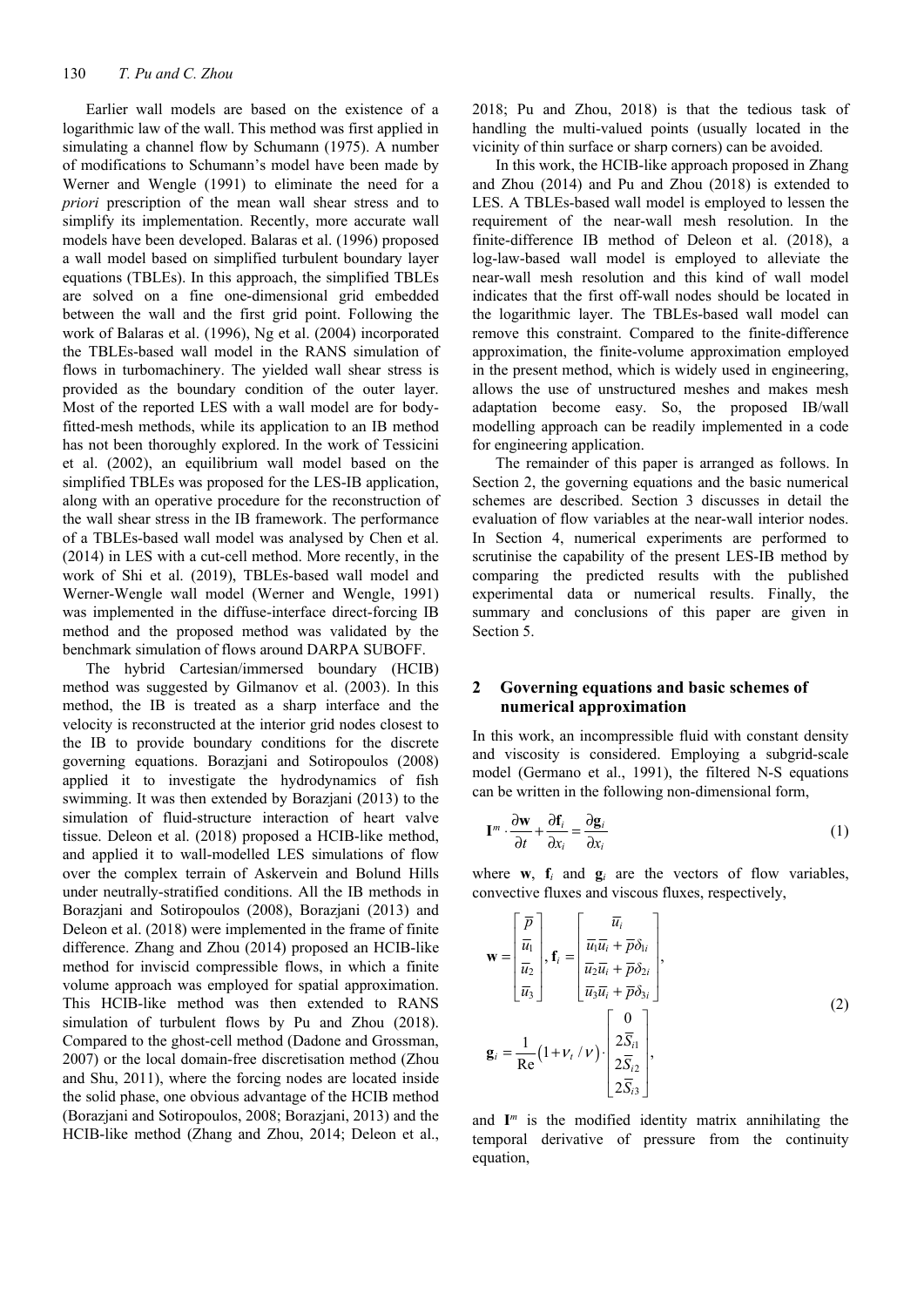$$
\mathbf{I}^{m} = \begin{bmatrix} 0 & 0 & 0 & 0 \\ 0 & 1 & 0 & 0 \\ 0 & 0 & 1 & 0 \\ 0 & 0 & 0 & 1 \end{bmatrix} . \tag{3}
$$

In equation (2),  $\bar{u}_i$  denotes the filtered Cartesian velocity component,  $\bar{p}$  the filtered pressure (divided by the constant density),  $\nu$  the molecular viscosity which is unit,  $\nu_t$  the eddy viscosity,  $\delta_{ij}$  the Kronecker's delta, Re and  $\overline{S}_{ij}$  the Reynolds number and the strain-rate tensor, respectively

$$
\text{Re} = \frac{UL}{V}, \overline{S}_{ij} = \frac{1}{2} \left( \frac{\partial \overline{u}}{\partial x_j} + \frac{\partial \overline{u}_j}{\partial x_i} \right),\tag{4}
$$

where *U* is the reference velocity and *L* the reference length of the considered problem.

The subgrid-scale viscosity  $v_t$  is modelled to be  $v_t = C_s \overline{\Delta}^2 | \overline{S} |$ , where  $|S| = \sqrt{2 \overline{S}_{ij} \overline{S}_{ij}}$  is the magnitude of the strain-rate tensor,  $\overline{\Delta}$  the filter width and  $C_s$  the model coefficient. In this wok, *Cs* is determined dynamically by the Lagrangian averaging procedure proposed by Meneveau et al. (1996). This averaging procedure allows the application of the subgrid-scale model to complex flows that do not possess homogeneous directions.

 $\Omega \subset \mathbb{R}^3$  is a connected open set containing a solid object, which is discretised by a tetrahedral mesh. The governing equations are discretised with the Galerkin finite element approach (Mavriplis and Jameson, 1990) on the unstructured colocated mesh. Employing the concept of a lumped mass matrix, the finite-element approximation in Mavriplis and Jameson (1990) is equivalent to a finite volume approximation. The semi-discrete form of the governing equation (1) at *K* can be obtained,

$$
\mathbf{I}^{m} \cdot \Omega_{K} \left( \frac{\partial \mathbf{w}}{\partial t} \right)_{K} = -\sum_{e=1}^{n_{e}} \frac{\mathbf{F}^{A} + \mathbf{F}^{B} + \mathbf{F}^{C}}{3} \cdot \Delta \mathbf{S}_{ABC}
$$
\n
$$
+ \sum_{e=1}^{n_{e}} \frac{4}{3} \mathbf{G}^{e} \cdot \Delta \mathbf{S}_{ABC},
$$
\n(5)

where **F** and **G** denote the inviscid and viscous flux tensor, respectively, *ne* the number of all the tetrahedrons around *K* (the control volume of node *K*) and  $\Omega_K$  the volume sum of these tetrahedrons. As pictured in Figure 1, Δ**S***ABC* represents the directed (outward normal) area of the triangular face opposite to the vertex *K*,  $\mathbf{F}^A$ ,  $\mathbf{F}^B$ , and  $\mathbf{F}^C$  are the inviscid flux tensors at the three vertices, and  $G^e$  is the viscous flux that is constant over each tetrahedron.

Equation (5) can be rewritten in the following ordinary differential equation

$$
\mathbf{I}^{m} \cdot \Omega_{K} \left( \frac{d\mathbf{w}_{K}}{dt} \right)^{n+1} + R_{K} \left( \mathbf{w}^{n+1} \right) = 0. \tag{6}
$$

Employing a third-order temporal discretisation, equation (6) becomes (Zhou and Shu, 2011)

$$
\mathbf{I}^{m} \left[ \Omega_{K} \frac{\beta_{1} \mathbf{w}_{K}^{n+1} + \beta_{2} \mathbf{w}_{K}^{n} + \beta_{3} \mathbf{w}_{K}^{n-1} + \beta_{4} \mathbf{w}_{K}^{n-2}}{\Delta t} \right] + R_{K} \left( \mathbf{w}^{n+1} \right) = \overline{R}_{K} \left( \mathbf{w}^{n+1} \right) = 0, \tag{7}
$$

where  $\beta_1 = \frac{11}{6}$ ,  $\beta_2 = -3$ ,  $\beta_3 = \frac{3}{2}$ ,  $\beta_4 = -\frac{1}{3}$ . A derivative with respect to a pseudo time  $\tau$  is added to equation (7) to

give

$$
\Omega_K \frac{d\mathbf{w}_K^{n+1}}{d\tau} + \overline{R}_K \left( \mathbf{w}^{n+1} \right) = 0. \tag{8}
$$

At each physical time step, the solution of equation (8) is found by marching to a steady state in pseudo time, and then the solution of equation (6) is obtained. A five-stage, point-implicit scheme is used for pseudo-time marching. More details can be found in reference (Zhou and Shu, 2011; Pu et al., 2019).

**Figure 1** Directed area of influence-domain-boundary face of a tetrahedron



The method of artificial compressibility is employed to convert the hyperbolic-elliptic unsteady incompressible Navier-Stokes equations into a hyperbolic-parabolic system and to reduce the disparity in sound and convective waves. Following the work of Belov et al. (1997), a local precondition matrix is introduced to yield

$$
\Omega_K \frac{d\mathbf{w}_K^{n+1}}{d\tau} + \mathbf{Pr} \cdot \overline{R}_K \left( \mathbf{w}^{n+1} \right) = 0, \tag{9}
$$

where

$$
\mathbf{Pr} = diag(\beta^2, 1, 1, 1). \tag{10}
$$

The local artificial compressibility parameter  $\beta$  is taken as (Nithiarasu, 2003):

$$
\beta^1 = \max\left(0.25, v_{conv}^2, v_{diff}^2\right),\tag{11}
$$

where  $v_{conv} = \sqrt{u_i u_i}$  is the convective velocity and  $v_{diff} = 2 / (hRe)$  the diffusion velocity.

The Galerkin finite-element approximation is equivalent to the central difference. To prevent odd-even decoupling, stemming from the central differencing of convective term, the following artificial dissipation operator (Belov et al., 1997) is adopted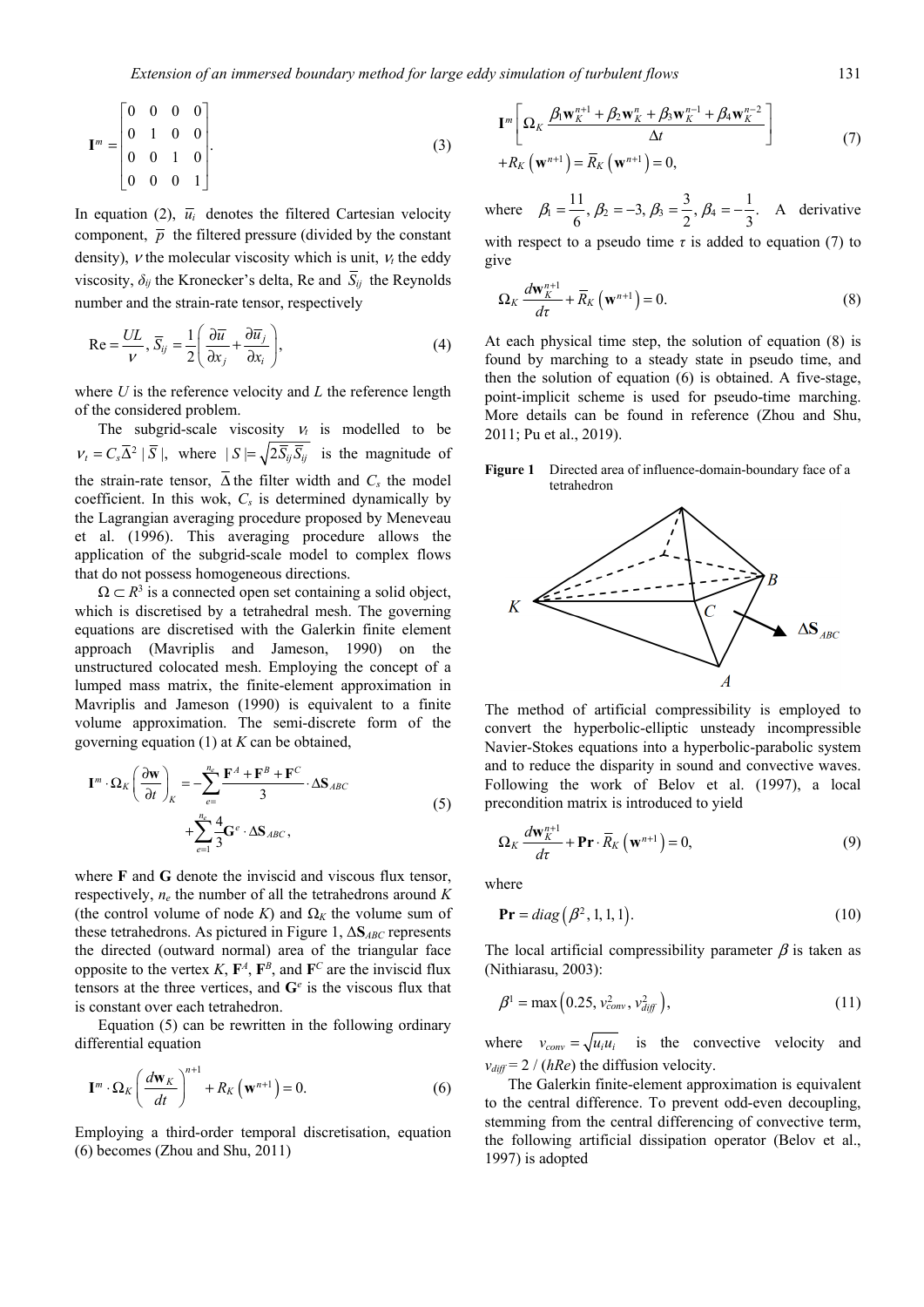$$
D_K(\mathbf{w}) = -\mathbf{Pr}^{-1} \cdot \sum_{i=1}^{n_i} \varepsilon \frac{\alpha_K + \alpha_i}{2} (\nabla^2 \mathbf{w}_K - \nabla^2 \mathbf{w}_i), \quad (12)
$$

where  $\varepsilon$  is an empirical coefficient, taken to be 1/128,  $\alpha$  is a factor proportional to an isotropic value of the maximum eigenvalue at each node (Mavriplis and Jameson, 1990), and *ni* represents the number of edges meeting at node *K*. The undivided Laplacian of **w** at *K* can be approximated as

$$
\nabla^2 \mathbf{w}_K = \sum_{i=1}^{n_i} (\mathbf{w}_i - \mathbf{w}_K).
$$
 (13)

## **3 Treatment of the IB**

According to the spatial discretisation described in Section 2, the flow variables at any mesh node depend on those at the neighbouring nodes connected to this node by a cell edge. Therefore, for the points that have at least one neighbouring point outside the solution domain, the flow variables cannot be evaluated by solving the discretised governing equations. These nodes are called IB nodes in this work. All the mesh nodes are categorised into IB nodes, interior computed nodes at which the flow variables are calculated by solving the governing equations, and exterior nodes that locate in the solid phase and are blanked out of computation. As shown in Figure 2, *B* is an IB node and the flow variables at *B* will be determined via the approximate form of solution, which involves the boundary condition.

#### **Figure 2** IB model





In order for LES to be accurate for wall-bounded turbulent flows, the mesh in the near-wall region must be fine enough since the length scale of the energy-containing eddies gets progressively smaller toward the wall. Due to its isotropic

property, the node number of Cartesian mesh used in an IB method that meets this requirement will be extremely large. The wall modelling technique alleviates the requirement of mesh resolution near the wall by skipping the inner layer of the turbulent flow. In the present work, the wall model based on the simplified TBLEs (Balaras et al., 1996) is introduced to feed LES with approximate wall boundary conditions. Instead of the no-slip condition used in the wall-resolved LES, the velocity components at the IB nodes are evaluated by using the no-penetration condition and the wall shear stress yielded by the wall model.

To calculate the flow variables at a given IB node via the approximate form of solution, a reference point inside the solution domain is needed. With reference to Figure 2, the determination of the reference point is described as follows. First, the intersection *W* between the normal line and the wall and the intersection *E* between the normal line and the nearest-to-wall triangular face are calculated. Three vertices of the nearest-to-wall face are all interior computed nodes. The distance between the intersections *W* and *E* is denoted by  $\delta_i$  and then a constant  $\delta = \max_{i=1, N_B} \delta_i$  can be 1, *B* obtained, where NB is the total number of the IB nodes. As shown in Figure 2, the point *F* on the normal line with a distance  $\delta$  from the solid wall is defined as the reference point for the IB node *B*. In this definition, the distance of all the reference points to the wall is constant, which is favourable to produce a smoother result in the vicinity of the IB. The flow variables at a reference point can be obtained via a linear interpolation over its host tetrahedron (*HIJG* in Figure 2).

According to the no-penetration condition, the linear interpolation gives the normal velocity at the IB node *B*

$$
\tilde{\nu}_B = \frac{\tilde{\nu}_F \mid WB \mid + \tilde{V}_W \mid BF \mid}{\mid WF \mid},\tag{14}
$$

where  $\tilde{V}_W$  is the normal velocity of the body at *W*, and  $\tilde{v}_F$ and  $\tilde{v}_B$  are normal velocities at the reference point *F* and the IB node *B*, respectively. For a stationary body,  $\tilde{V}_W = 0$ .

The following simplified inviscid momentum equation in the normal-to-wall direction is considered in the evaluation of pressure at the IB node *B*,

$$
\frac{\partial p}{\partial n} = -\left(\frac{d\mathbf{u}}{dt}\right)_y \cdot \mathbf{n}
$$
 (15)

where **u** is the velocity vector of fluid, *γ* the wall, **n** the unit outward vector normal to the wall. Using the no-penetration condition, the pressure at *B* is

$$
p_B = p_F + |BF| \left(\frac{d\tilde{V}}{dt}\right)_W
$$
 (16)

where  $\tilde{V}$  denotes the normal velocity of body motion, and  $p_F$  the pressure at *F*. For stationary body,  $\tilde{V} = 0$ , and then

$$
p_B = p_F \tag{17}
$$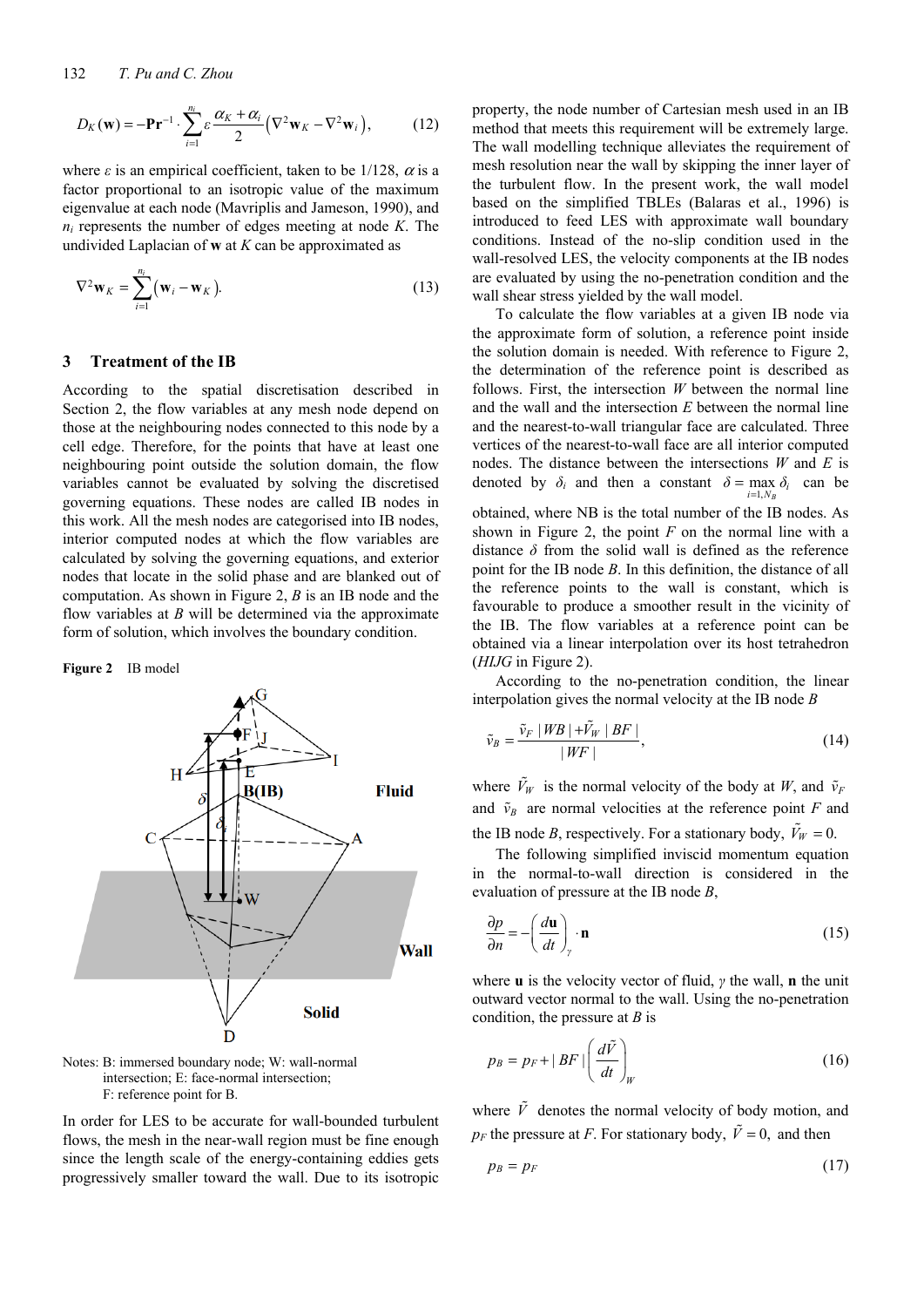The tangential velocities at the IB node *B* is evaluated via the wall shear stress which is yielded by the wall modelling technique. The wall model adopted in this work is based on the TBLEs,

$$
\frac{\partial}{\partial n} \left[ \left( \nu + \nu_t \right) \frac{\partial \tilde{u}_i}{\partial n} \right] = S_i, \quad i = 1, 2 \tag{18}
$$

with *n* the direction normal to the wall,  $\tilde{u}_i$  the tangential velocity, and  $S_i$  the sum of the unsteady, convective, and pressure gradient terms. In Capizzano (2011), the wall model needs to be solved in two tangential directions. Here, a modified local coordinate system (Zhou and Shu, 2009) is employed to transform the three-dimensional problem into a local 'two-dimensional' one. As illustrated in Figure 3, the local system is composed of the streamwise direction *η*, the wall-normal direction *n*, and the binormal direction *ζ*, which is perpendicular to the  $\eta - n$  plane. The streamwise direction *η* is approximated to be the projection of the velocity direction at the reference point onto the body surface, which means that the velocity component at the reference point in *ζ*-direction is equal to zero. In such local coordinate system, the TBLEs [equation (18)] are solved only in *η*-direction and the computational cost can be reduced, compared to the treatment of Capizzano (2011). The tangential direction mentioned below is referred to the *η*-direction





For simplicity, the equilibrium stress model is adopted in this work, i.e.,  $S_i = 0$  in equation (18). In the local coordinate system, integrating equation (18) from the reference point to the wall with no-slip boundary condition imposed, one can obtain the wall shear stress,

$$
\tau_w = \mu \frac{\partial \tilde{u}}{\partial n}\bigg|_{y=0} = \frac{u_F}{\int_0^\delta \frac{dy}{\nu + v_t}},\tag{19}
$$

where  $\tilde{u}_F$  is the tangential velocity at the reference point *F*, and the eddy viscosity  $v_t$  is calculated via the van Driest damping function,

$$
\frac{V_t}{V} = \kappa y^+ \left( 1 - e^{-y^+/A} \right)^2, \tag{20}
$$

with  $\kappa = 0.4$ ,  $A = 19$  and  $y^+ = y\sqrt{\tau_w}/v_w$ . The system of (19) and (20) is solved iteratively in terms of *τw*. The shear wall stress  $\tau_w$  can also be approximated as

$$
\tau_w \approx \left(\nu_F + \nu_{t,F}\right) \frac{\tilde{u}_F - \tilde{u}_B}{|BF|},\tag{21}
$$

where  $v_F$  and  $v_{t,F}$  are the molecular and eddy viscosity at *F*, respectively. Then,  $\tilde{u}_B$ , the tangential velocity at the IB node *B*, can be obtained

$$
\tilde{u}_B = \tilde{u}_F - \frac{|BF|}{V_F + V_{t,F}} \tau_w.
$$
\n(22)

The Cartesian velocity components at an IB node can be obtained directly with the known normal and tangential components.

In LES, the eddy viscosity  $V_t$  at an IB node is obtained by using its profile in the vicinity of the wall

$$
\frac{\mu_t}{\mu_w} = \kappa e^{-\kappa B} \left[ e^{\kappa u^+} - 1 - \kappa u^+ - \frac{(\kappa u^+)^2}{2} \right].
$$
 (23)

#### **4 Numerical experiments**

To validate the present LES-IB method, various turbulent flows are simulated. All the used tetrahedral meshes are obtained by dividing the hexahedral cells of Cartesian meshes. The results obtained by the present method are labelled as 'LES/IB\_WM' in the subsequent figures. The application of wall modelling technique dictates that the near-wall mesh resolution must be smaller than the boundary thickness. Successive refinement of the three dimensional LES mesh will lead to a dramatic increase of node number, and the extremely large computational cost makes the test of grid convergence of LES very difficult. In addition, the solution of implicitly filtered LES is sensitive to the numerical grid used (Bose et al., 2010). For some LES solution, grid refinement causes the agreement with direct numerical simulation or experimental data to deteriorate (Bose et al., 2010).

## *4.1 Flow around a circular cylinder at Re = 3900*

In this subsection, the turbulent flow over a stationary circular cylinder is simulated. The Reynolds number is based on the diameter *D* and the velocity of free stream *U*. The computational domain is 30*D*, 20*D*, *πD* in the streamwise  $(x -)$ , crosswise  $(y -)$  and spanwise  $(z -)$ directions, respectively. The coarse mesh size in the vicinity of the cylinder is  $\Delta x = 0.015$ ,  $\Delta y = 0.014$  and  $\Delta z = 0.012$ . The total number of the computational nodes is 636,862 and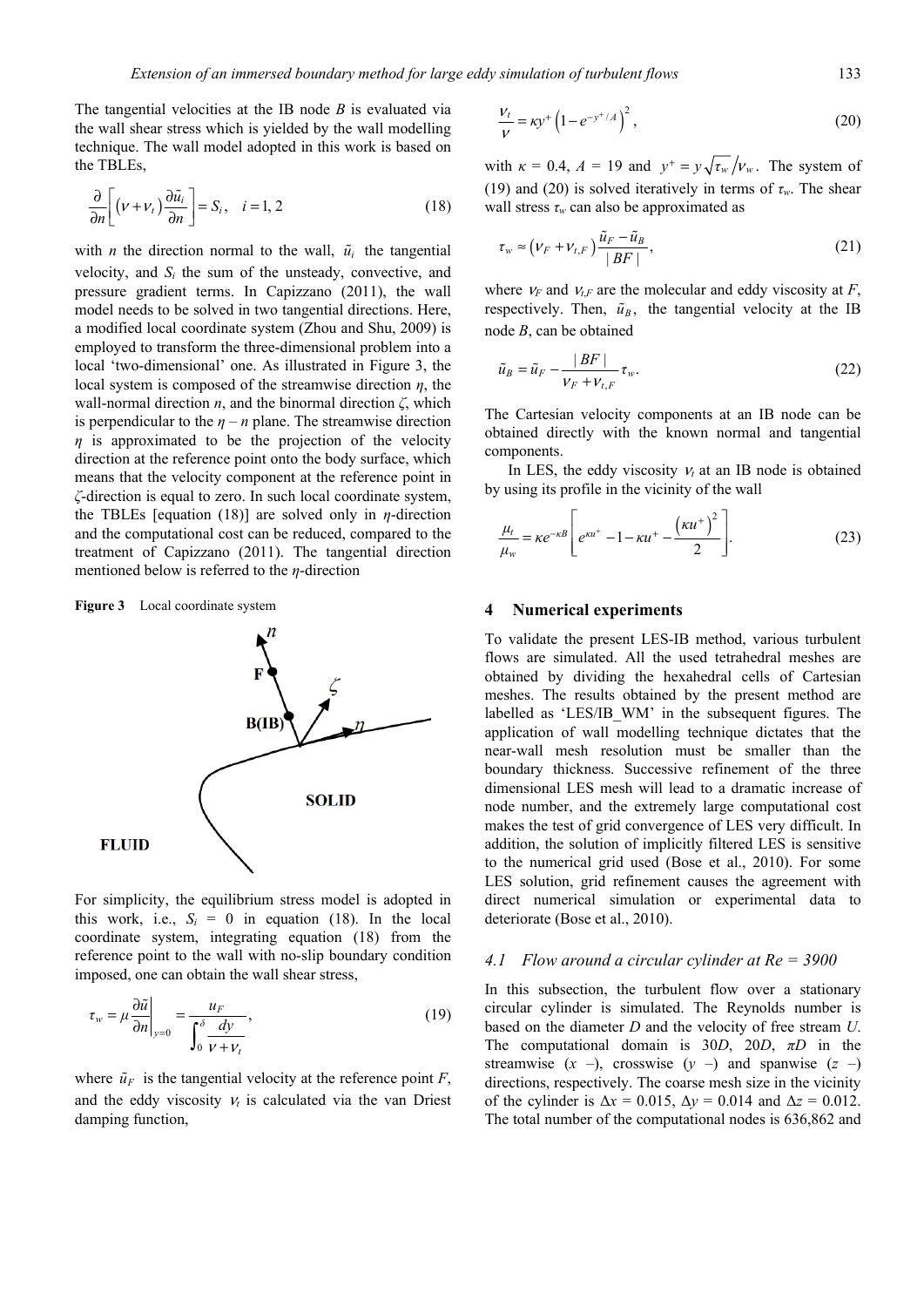#### 134 *T. Pu and C. Zhou*

the non-dimensional time step size is set to be 0.01. Another mesh with higher resolution of  $\Delta x = 0.008$ ,  $\Delta y = 0.007$  and  $\Delta z = 0.006$  is also adopted to investigate the effects of grid resolution. For the fine mesh, the total number of the computational nodes is 1,798,726 and the time step is set to be 0.005. On the far-field boundary, non-reflecting far-field boundary conditions are employed and periodicity is imposed in the spanwise direction. In Table 1 and figures, the results obtained on the coarse and fine meshes are labelled as 'LES/IB\_WM\_C' and 'LES/IB\_WM\_F', respectively.

**Table 1** Integral results of the cylinder flow computation

|                                | $C_d$ | $-\bar{c}_{pb}$ | Lr/D | St                                                   |
|--------------------------------|-------|-----------------|------|------------------------------------------------------|
| LES/IB WM C                    | 1.06  | 0.87            | 1.31 | 0.217                                                |
| LES/IB WM F                    | 1.03  | 0.88            | 1.30 | 0.215                                                |
| DNS (Ma et al., 2000) (case 1) |       | 0.96            | 1.12 | 0.203                                                |
| LES (Meyer et al., 2010)       | 1.07  | 1.05            | 1.18 | 0.22                                                 |
| Exp (Lourenco and Shih, 1993)  | 0.05  | 0.05            | 0.05 | $0.99 \pm 0.90 \pm 1.33 \pm 0.215 \pm 1.33$<br>0.005 |
| Exp (Parnaudeau et al., 2008)  |       |                 | 1.51 | 0.208                                                |



**Figure 4** (a) Mean streamwise velocity, (b) mean transverse velocity, (c) streamwise velocity fluctuations, and (d) transverse velocity fluctuations at different streamwise locations in the wake of the circular cylinder (see online version for colours)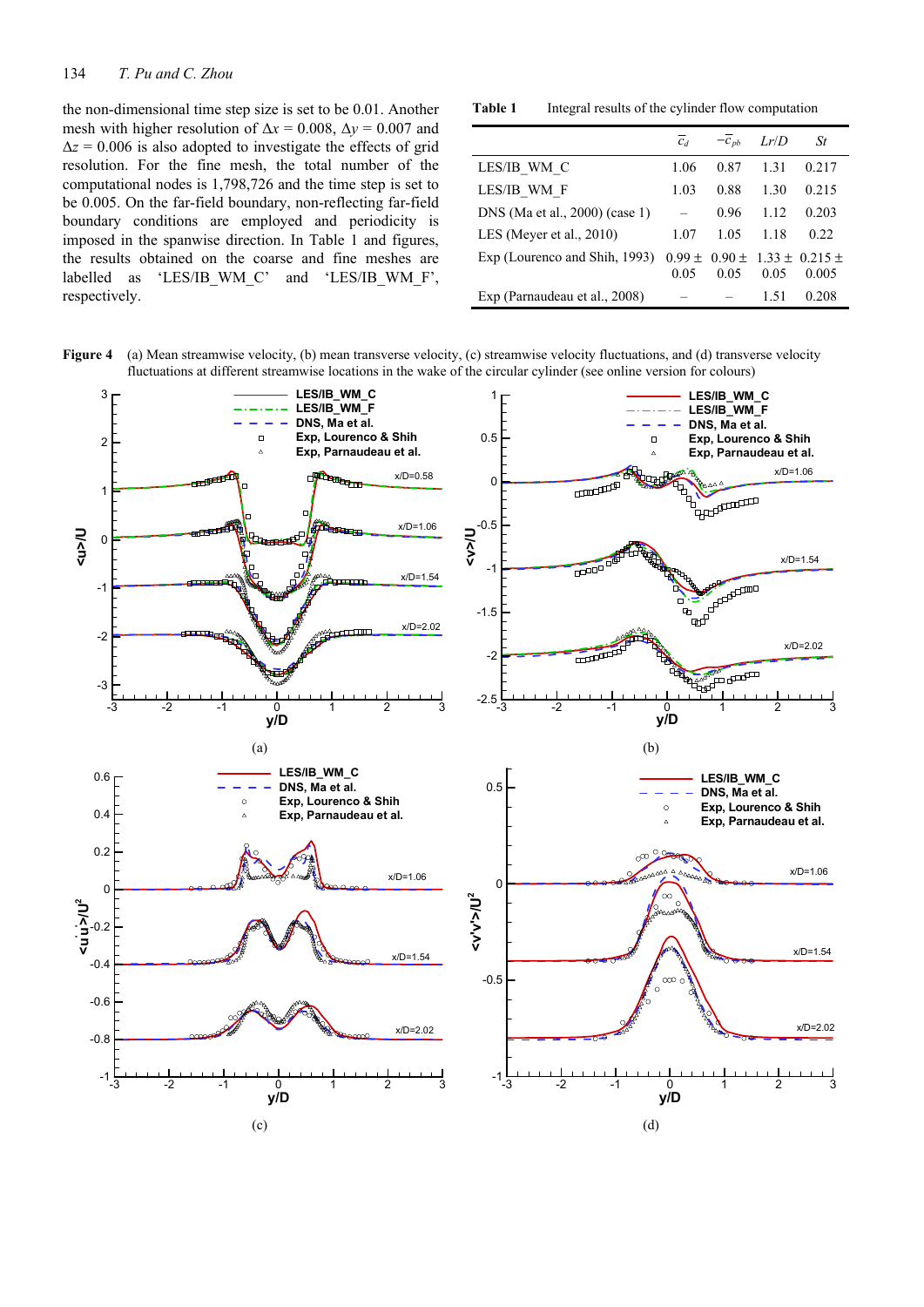First, the integral results, such as the mean drag coefficient  $\overline{c}_d$ , the mean back pressure coefficient  $\overline{c}_{ab}$ , the mean recirculation length *Lr*, and the Strouhal number *St* are presented in Table 1, together with the referenced DNS results of Ma et al. (2000), LES results of Meyer et al. (2010), experimental data of Lourenco and Shih (1993), and experimental data of Parnaudeau et al. (2008). Overall, the present results fall in the range of the experimental data and are comparable to the referenced DNS or LES results. The mean drag coefficient obtained with the fine mesh is closer to the experimental data of Lourenco and Shih, than that obtained with the coarse one. For further quantitative validation, profiles of mean velocity components and velocity fluctuations at different streamwise locations in the wake are illustrated in Figure 4. For comparison, DNS results (case 1) (Ma et al., 2000), experimental data (Lourenco and Shih, 1993; Parnaudeau et al., 2008) are also plotted in the figures. Generally, the predicted results of the present LES/IB method with both coarse and fine meshes are close to each other and agree well with the referenced DNS results. In Figure 4(a), we can see that the V-shape velocity profile at  $x / D = 1.06$  predicted by the present method is very close to the DNS result and the experimental result of Lourenco and Shih (1993), in contrast with the *U*-shape profile obtained by the experiment of Pamaudeau et al. (2008). The DNS simulations (Ma et al., 2000) show that with a computational domain of smaller spanwise length, the *U*-shape profile of stream velocity is obtained and the *U*-shape profile corresponds to small fluctuations in the near wake.

#### *4.2 Turbulent flows over periodic hills*

In this subsection, turbulent flows at  $Re = 2,800$  and 10,595 in a channel with periodic hills are simulated. The definition of Reynolds number is based on the hill height *H* and the bulk velocity  $U_B$  at the hill crest. Figure 5 is a sketch map of the geometry of the channel with periodic hills. The computational domain is  $9H \times 3.035H \times 4.5H$  in the streamwise (*x*), vertical (*y*) and spanwise (*z*) directions, respectively. Periodicity is imposed in the streamwise and spanwise directions. Simulation without wall modelling is also performed on the same mesh and the no-slip conditions are enforced on the IB. The results obtained without wall modelling are labelled as 'LES/IB' in the figures. For all the computations, the non-dimensional physical time-step is set to be 0.005.

**Figure 5** Sketch map of the geometry of the channel with periodic hills



**Figure 6** Instantaneous vortex structure at  $t = 75$  visualised by using iso-surfaces of  $Q = 1.5$ , colored by the eddy viscosity (see online version for colours)



For the turbulent flow at Re = 2,800, a 305  $\times$  96  $\times$  64 grid with Δ*x* / *H* = 0.03, Δ*y* / *H* = 0.032 and Δ*z* / *H* = 0.071 is used. The grid is uniform in all the directions. Figure 6 is the vortex structure at  $t = 75$ , visualised by using iso-surface of  $Q = 1.5$ . The predicted mean velocity components and shear stress at different locations are shown in Figures 7, 8 and 9 together with the DNS data of Breuer et al. (2009). Overall, the results predicted by the present LES/IB method with wall modelling are comparable to the DNS data of Breuer et al. (2009). The streamwise velocities in the wall-modelling case are closer to the referenced DNS data than those in the non-wall-modelling case, especially near the upper wall. For the vertical velocity and shear stress, the superiority of the wall modelling technique is not so obvious. This may be due to their small values which are more susceptible to the measurement uncertainties.

For the turbulent flow at Re = 10,595, a 213  $\times$  140  $\times$  64 grid is adopted. The grid is uniform in the spanwise direction and is stretched in the streamwise and vertical direction, with  $\Delta x = 0.032$ ,  $\Delta y = 0.016$  and  $\Delta z = 0.071$  near the hills. Figures 10 and 11 show the predicted profiles of mean streamwise and vertical velocities, respectively, for which both experimental and wall-resolved LES data are available (Breuer et al., 2009). Overall, for the mean streamwise velocity, the results obtained with wall modelling are closer to the experimental data. For the profiles of the vertical velocity, better results can be obtained with the wall modelling at  $x / h = 6$ . However, it can be obviously seen from Figures 11(a) and 11(b) that the present LES results underestimate the mean transverse velocity at  $x / h = 0.5$  and  $x / h = 2$ . Since these two locations are in the separation bubble, the disparity may be due to the equilibrium wall model employed in this work. It is well-known that the equilibrium assumption is no longer valid in some flow regions, such as transitional and separated flows.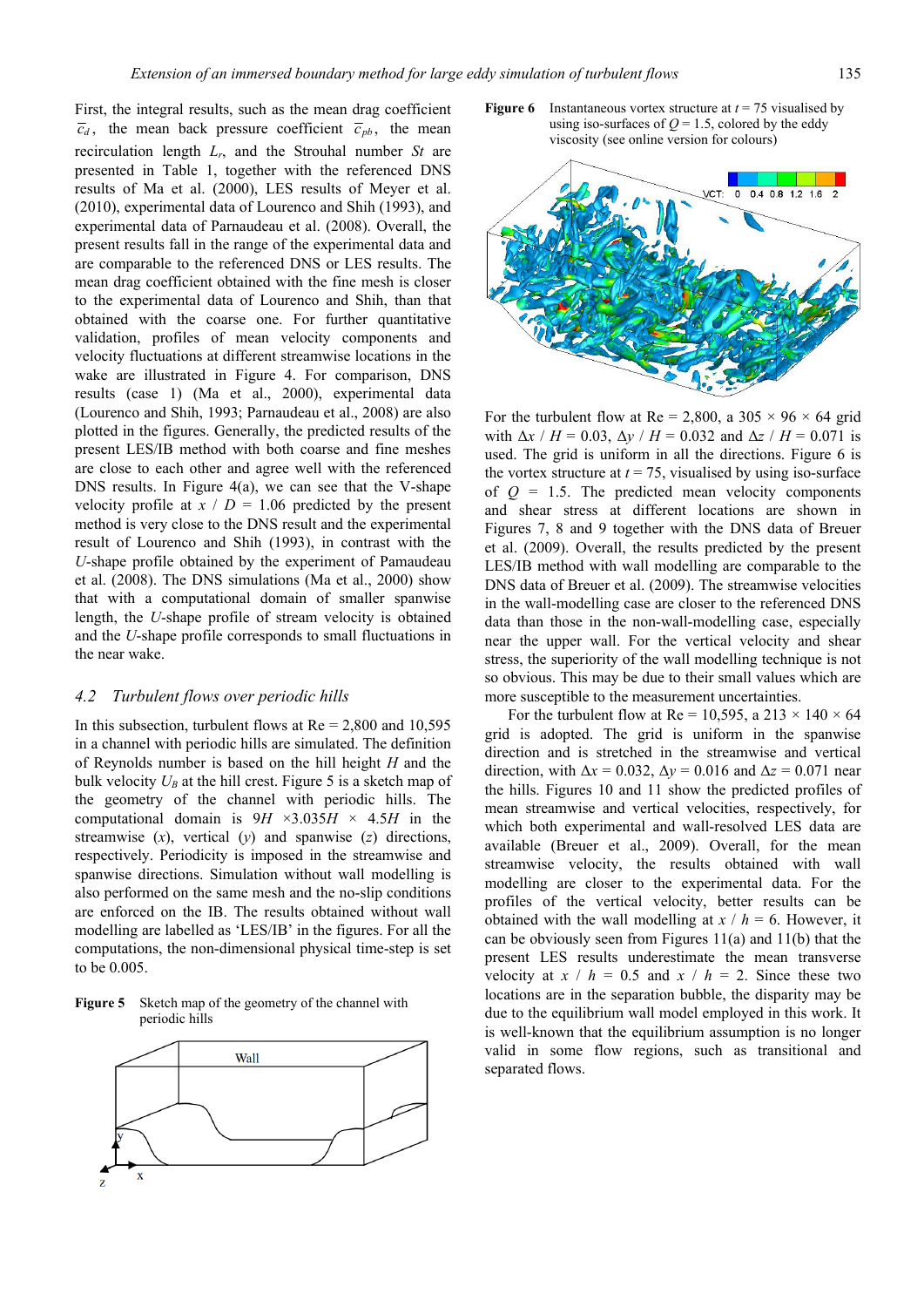



**Figure 8** Mean transverse velocity  $\langle v \rangle$  at Re = 2,800, (a)  $x / h = 2$  (b)  $x / h = 4$  (see online version for colours)

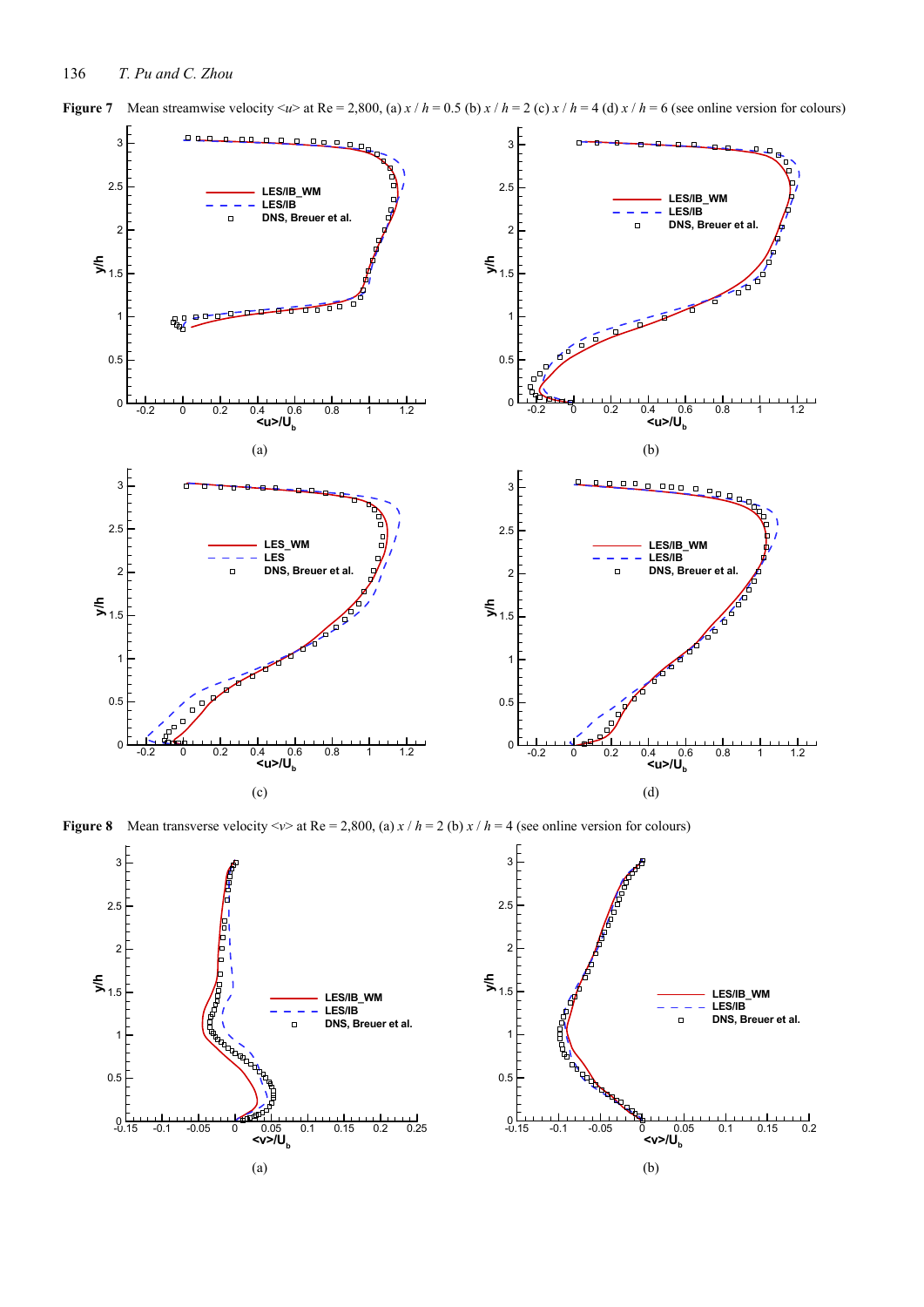



**Figure 10** Mean streamwise velocity  $\langle u \rangle$  at Re = 10,595, (a)  $x / h = 0.5$  (b)  $x / h = 2$  (c)  $x / h = 4$  (d)  $x / h = 6$  (see online version for colours)

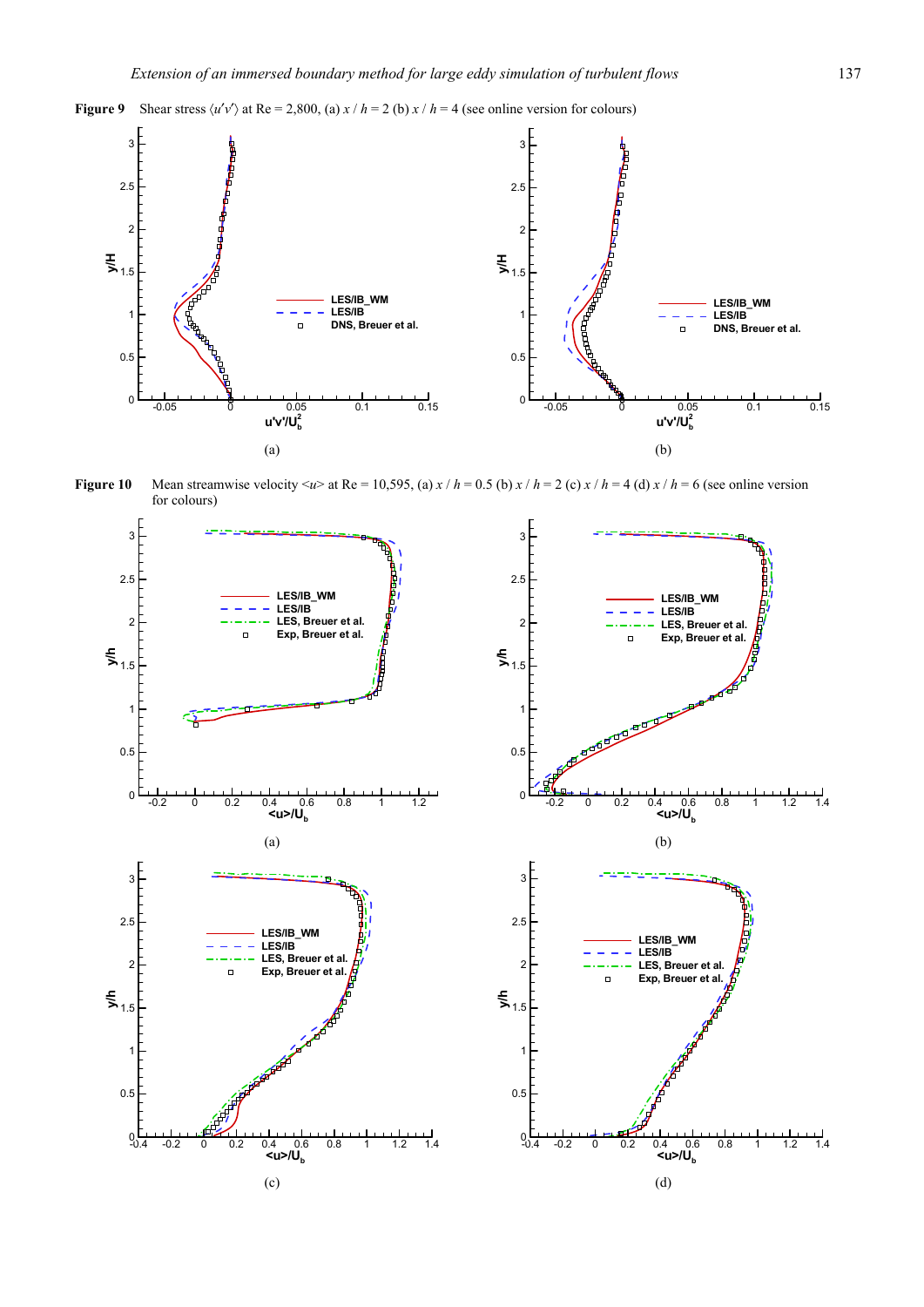

**Figure 11** Mean transverse velocity  $\langle \nu \rangle$  at Re = 10,595, (a)  $x/h = 0.5$  (b)  $x/h = 2$  (c)  $x/h = 4$  (d)  $x/h = 6$  (see online version for colours)

### **5 Summary and conclusions**

In this paper, an IB method is extended to LES of turbulent flows. To alleviate the requirement of mesh resolution in the vicinity of the wall, wall modelling technique is utilised in the treatment of the IB.

Instead of the no-slip boundary condition, the no-penetration condition and the wall shear stress yielded by the wall modelling technique are enforced at the IB to evaluate the velocity at an IB node. With the employment of a local modified coordinate system, the simplified TBLE is solved only in one tangential direction.

To validate the present LES/IB method, several numerical experiments have been carried out. The predicted profiles of mean velocity or turbulence intensity are compatible with the published experimental data and/or numerical results. Especially, for the massively separated flow over periodic hills, the results obtained with wall modelling are somewhat closer to the referenced results than those without wall modelling. This indicates the necessity of incorporation of the wall modelling technique.

## **Acknowledgements**

This work has been supported by the National Natural Science Foundation of China under Grant 11972191.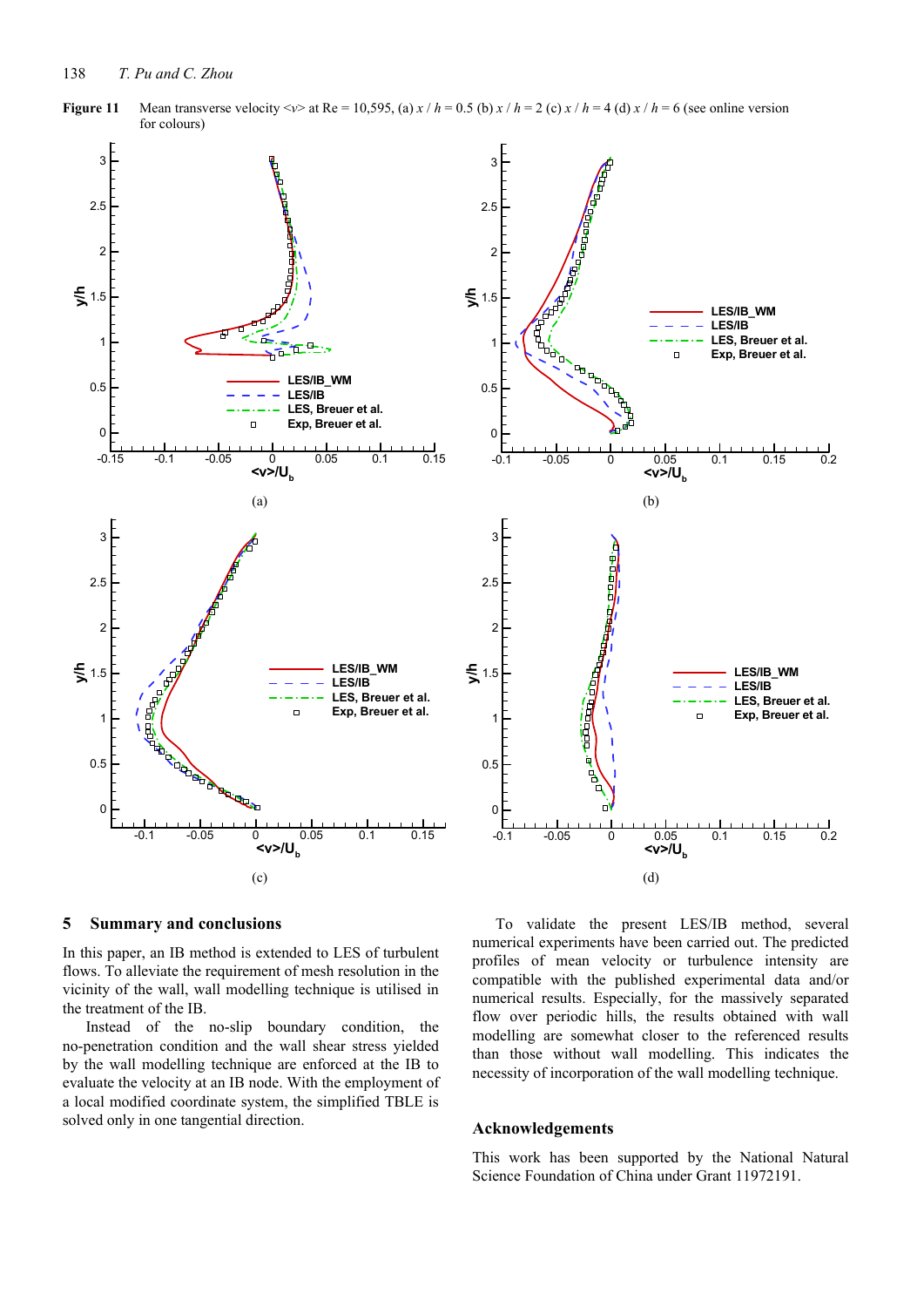## **References**

- Baggett, J.S., Jiménez, J. and Kravchenko, A. (1997) 'Resolution requirements in large-eddy simulation of shear flows', *CTR Annual Research Briefs*, pp.51–66.
- Balaras, E., Benocci, C. and Piomelli, U. (1996) 'Two layer approximate boundary conditions for large-eddy simulations', *AIAA Journal*, Vol. 34, No. 6, pp.1111–1119.
- Belov, A., Martnelli, L. and Jameson, A. (1997) *Three-dimensional Unsteady Incompressible Flow Computations Using Multigrid*, AIAA Paper 1997-0443..
- Borazjani, I. (2013) 'Fluid-structure interaction, immersed boundary-finite element method simulations of bio-prosthetic heart valves', *Computer Methods in Applied Mechanics and Engineering*, 15 April, Vol. 257, pp.103–116.
- Borazjani, I. and Sotiropoulos, F. (2008) 'Numerical investigation of the hydrodynamics of carangiform swimming in the transitional and inertial flow regimes', *Journal of Experimental Biology*, Vol. 211, No. 10, pp.1541–1558.
- Bose, S.T., Moin, P. and You, D. (2010) 'Grid-independent large-eddy simulation using explicit filtering', *Physics of Fluids*, Vol. 22, No. 10, p.105103.
- Breuer, M., Peller, N., Rapp, C.H. and Manhart, M. (2009) 'Flow over periodic hills-numerical and experimental study in a wide range of Reynolds number', *Computers and Fluids*, Vol. 38, No. 2, pp.433–457.
- Cabot, W. and Moin, P. (2000) 'Approximate wall boundary conditions in the large-eddy simulation of high Reynolds number flow', *Flow, Turbulence and Combustion*, Vol. 63, No. 1, pp.269–291.
- Capizzano, F. (2011) 'Turbulent wall model for immersed boundary methods', *AIAA Journal*, Vol. 49, No. 11, pp.2367– 2381.
- Chen, Z.L., Hickel, S. and Devesa, A. (2014) 'Wall modeling for implicit large-eddy simulation and immersed-interface methods', *Theoretical and Computational Fluid Dynamics*, Vol. 28, No. 1, pp.1–21.
- Dadone, A. and Grossman, B. (2007) 'Ghost-cell method for analysis of inviscid three-dimensional flows on Cartesiangrids', *Computer &Fluids*, Vol. 36, No. 10, pp.1513–1528.
- Deleon, R., Sandusky, M. and Senocak, I. (2018) 'Simulations of turbulent flow over complex terrain using an immersedboundary method', *Boundary-Layer Meteorol*., 15 April, Vol. 167, pp.399–420.
- Germano, M., Piomelli, U., Moin, P. et al. (1991) 'A dynamic subgrid-scale eddy viscosity model', *Physics of Fluids*, Vol. 3, No. 7, pp.1760–1765.
- Gilmanov, A., Sotiropoulos, F. and Balaras, E. (2003) 'A general reconstruction algorithm for simulating flows with complex 3D immersed boundaries on Cartesian grids', *Journal of Computational Physics*, Vol. 191, No. 2, pp.660–669.
- Iaccarino, G. and Verzicco, R. (2003) 'Immersed boundary technique for turbulent flow simulations', *Applied Mechanics Reviews*, Vol. 56, No. 3, pp.331–347.
- Lourenco, L.M. and Shih, C. (1993) 'Characteristics of the plane turbulent near wake of a circular cylinder, a particle image velocimetry study', *Private Communication*, (data taken from Reference 'Kravchenko, A.G. and Moin, P. (2000) 'Numerical studies of flow over a circular at *Re<sub>D</sub>* = 3,900', *Physics of Fluids*, Vol. 12, No. 2, pp.403–417).
- Ma, X., Karamanos, G.S. and Karniadakis, G.E. (2000) 'Dynamics and low-dimensionality of a turbulent near wake', *Journal of Fluid Mechanics*, 10 May, Vol. 410, pp.29–65.
- Mavriplis, D.J. and Jameson, A. (1990) 'Multigrid solution of the Navier-Stokes equations on triangular meshes', *AIAA Journal*, Vol. 28, No. 8, pp.1415–1425.
- Meneveau, C., Lund, T.S. and Cabot, W.H. (1996) 'A Lagrangian dynamic subgrid-scale model of turbulence', *Journal of Fluid Mechanics*, 25 July, Vol. 319, pp.353–385.
- Meyer, M., Hickel, S. and Adams, N.A. (2010) 'Assessment of implicit large-eddy simulation with a conservative immersed interface method for turbulent cylinder flow', *International Journal of Heat and Fluid Flow*, Vol. 31, No. 3, pp.368–377.
- Mittal, R. and Iaccarino, G. (2005) 'Immersed boundary methods', *Annual Review of Fluid Mechanics*, Vol. 37, No. 1, pp.239–261.
- Ng, E.Y.K., Tan, H.Y., Lim, H.N. and Choi, D. (2004) 'Incorporation of Cabot's wall functions in RANS with applications in turbomachinery', *Progress in Computational Fluid Dynamics, An International Journal*, Vol. 4, No. 6, pp.309–319.
- Nithiarasu, P. (2003) 'An efficient artificial compressibility (AC) scheme based on the characteristic based split (CBS) method for incompressible flows', *International Journal for Numerical Methods in Fluids*, Vol. 56, No. 13, pp.1815–1845.
- Parnaudeau, P., Carlier, J., Heitz, D. et al. (2008) 'Experimental and numerical studies of the flow over a circular cylinder at Reynolds number 3900', *Physics of Fluids*, Vol. 20, No. 8, p.085101.
- Peskin, C.S. (1972) 'Flow patterns around heart valves: a numerical method', *Journal of Computational Physics*, Vol. 10, No. 2, pp.252–271.
- Pu, T.M. and Zhou, C.H. (2018) 'An immersed boundary/wall modeling method for RANS simulation of compressible turbulent flows', *International Journal for Numerical Methods in Fluids*, Vol. 87, No. 5, pp.217–238.
- Pu, T.M., Zhou, C.H. and Ai, J.Q. (2019) 'Extension of the local domain-free discretization method to large eddy simulation of turbulent flows', *International Journal for Numerical Methods in Fluids*, Vol. 90, No. 9, pp.456–478.
- Sarkar, S. and Sarkar, S. (2010) 'Simulation of vortex dynamics in a cylinder wake by the immersed boundary technique', *Progress in Computational Fluid Dynamics, An International Journal*, Vol. 10, No. 3, pp.129–145.
- Schumann, U. (1975) 'Subgrid scale model for finite difference simulations of turbulent flows in plane channels and annuli', *Journal of Computational Physics*, Vol. 18, No. 4, pp.376–404.